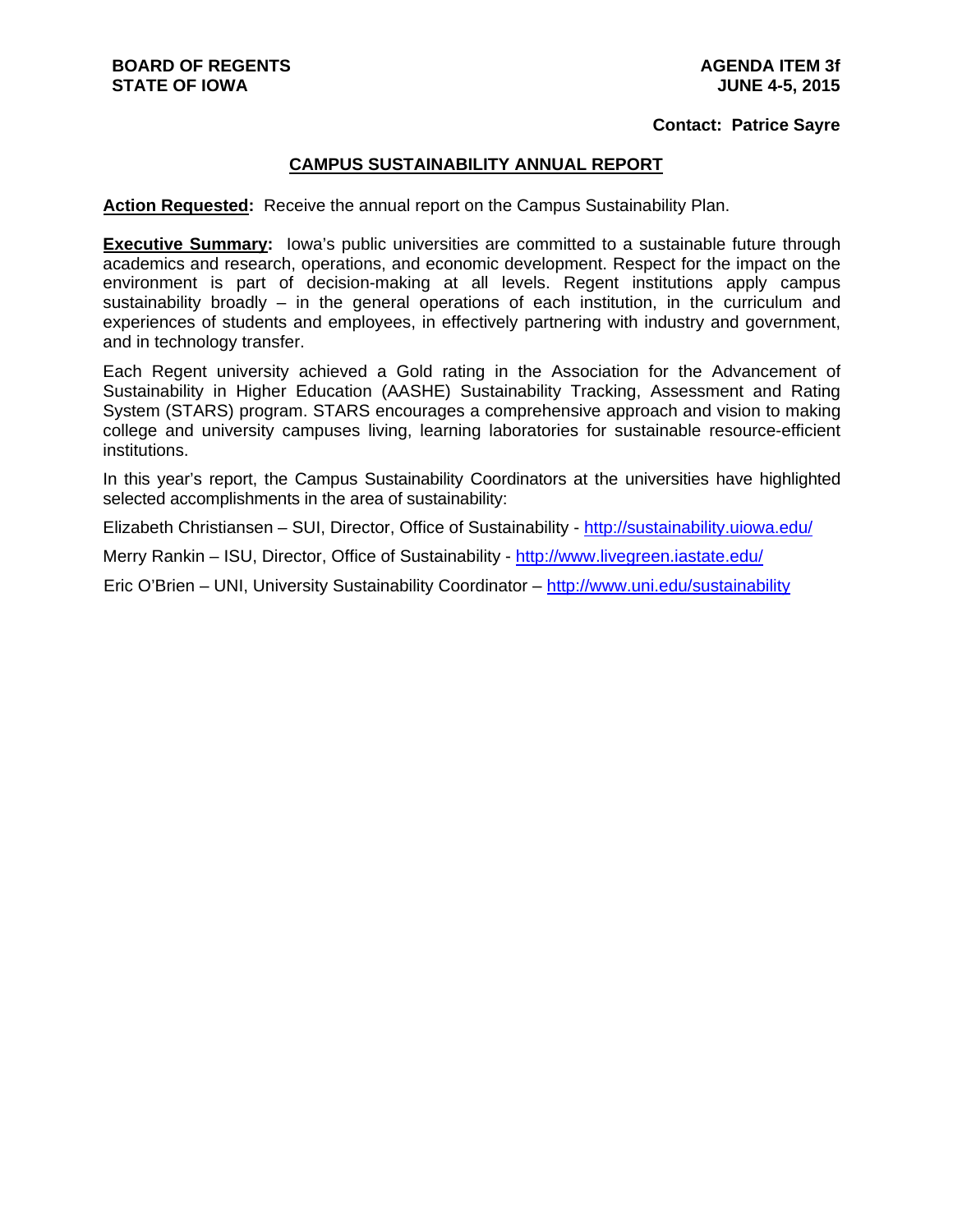# **EDUCATION AND RESEARCH**

A primary function of colleges and universities is to educate students. By training and educating future leaders, scholars, workers, and professionals, higher education institutions are uniquely positioned to prepare students to understand and address sustainability challenges. This STARS category recognizes institutions that have formal education programs and courses, as well as sustainability learning experiences outside the formal curriculum.

### **Iowa State University**

#### *ISU Bikeshare Project*

The ISU Bikeshare Project began in 2013 as a senior capstone project for one Industrial Design Student, with a focus on developing a bike share system for the Iowa State University Campus that would in turn improve and increase sustainable transportation options, relieve congestion on the CyRide bus system, and increase the availability of health-oriented transportation with less carbon pollution and less fuel consumption.

Interest and opportunity led to the formation of a cross-disciplinary Industrial Design Studio for the project in the spring of 2014. Currently finishing its third semester, this collaborative project, spearheaded by the Department of Industrial Design and the College of Design, engages over 90 students and 11 academic departments, including Industrial Design, Architecture, Interior Design, Community and Regional Planning, Landscape Architecture, Electrical Engineering, Mechanical Engineering, and Economics - and is the only student/faculty project of its size, subject, and scope in the country.





Students' engagement in this collaborative and integrative connection to sustainability is two-fold. Academically, students are immersed firsthand in the complexity of systems design from the ground up to create a value-added, user-embraced, and resilient deliverable transportation service. Student teams, each committed to a unique and specified component of a bikesharing system, are challenged with formulating rigorous research questions, using multiple research methods and generating report of findings and recommendations that serve not only as an exemplary model for other college and university campuses, but also a transferable, scalable, and informed process for communities.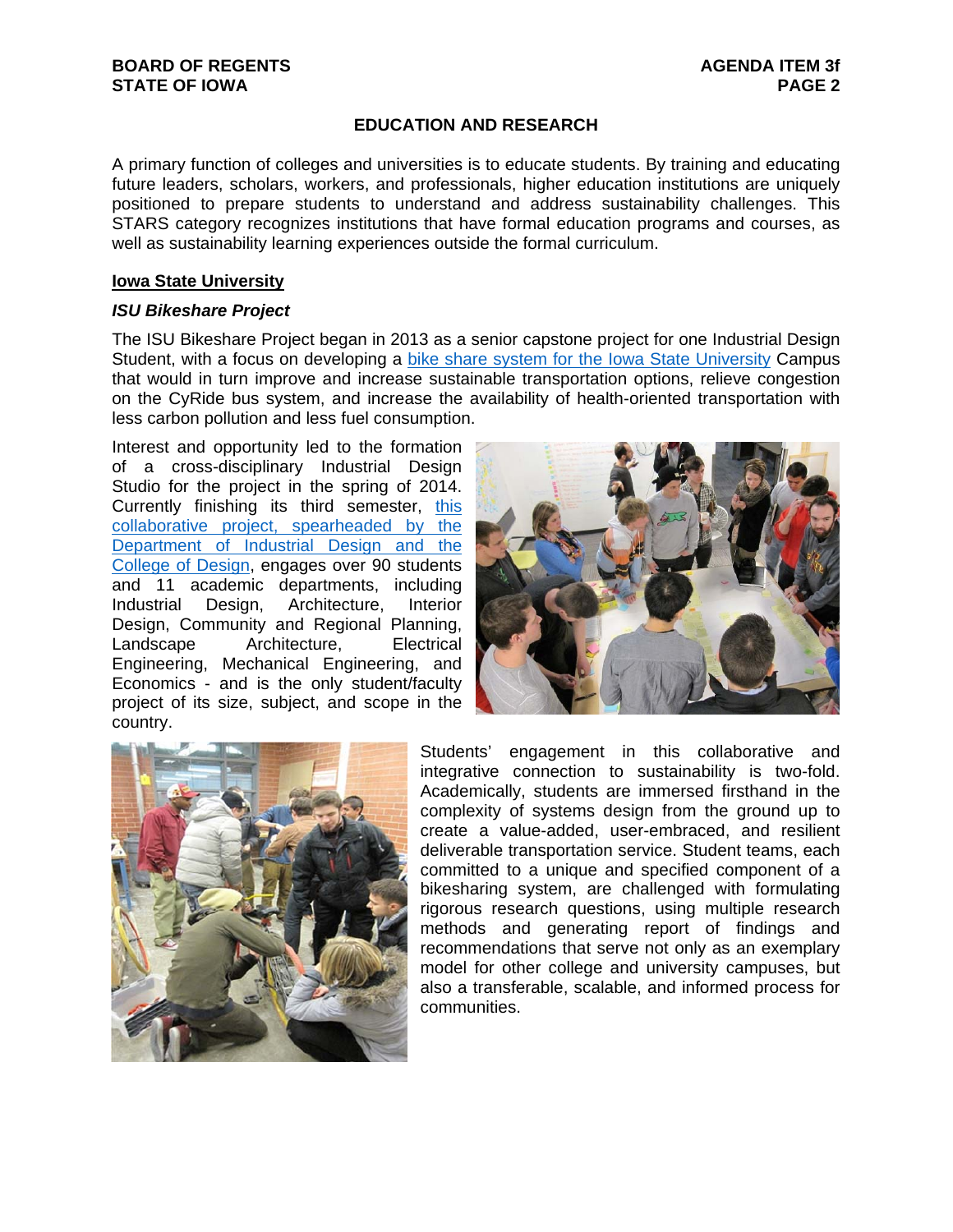Student teams during 2014-2015 have focused on designing and fabricating a model "shared" bike and docking system as well as a "failsafe" locking system to connect these prototypes; developing software and hardware for bicycle tracking, checkout (including Smartphone applications) as well as general system reports and controls; placement and infrastructure of docking stations; user interface information education tools and product; and system branding and marketing. The result is an actual usable physical system that has been noticed by the private and public sectors outside of the campus and the region.



As well as offering a unique academic connection to sustainability for students, this collective project allows for and requires the integration of disciplines toward achieving a sustainable system serving and connecting community needs and infrastructure. With this initiative placed within the context of improving and enhancing a currently established and embedded system rather than simply designing a stand-alone program, students are challenged in navigating the complexities of the interwoven nature of transportation beyond simply designing a new bicycle and a place to check them out.

### **University of Northern Iowa**

### *Maintaining and growing the spirit of learning and outreach*

Both faculty and students benefit from learning and curricular experiences that expand their horizons and enable them to contribute at higher levels with lasting impacts. Two excellent opportunities were provided at UNI



in the last year.

Faculty from all the Colleges participated in a sustainable workshop to help enhance sustainable aspects of their curriculum. Also, in a juried competition, three faculty members were awarded funds from UNI's Recycling and Reuse Technology Transfer Center (RRTTC) for in-depth curricular projects in the area of whole foods nutrition (Dr. Diane Depken, HPE/HPELS); green business operations (Dr. Eric Lee, Accounting/CBA); and energy/STEM education (Dr. Timothy Kid, Physics/CHAS). These projects affect the community directly and show students tangible examples of

how their learning is implemented in the community.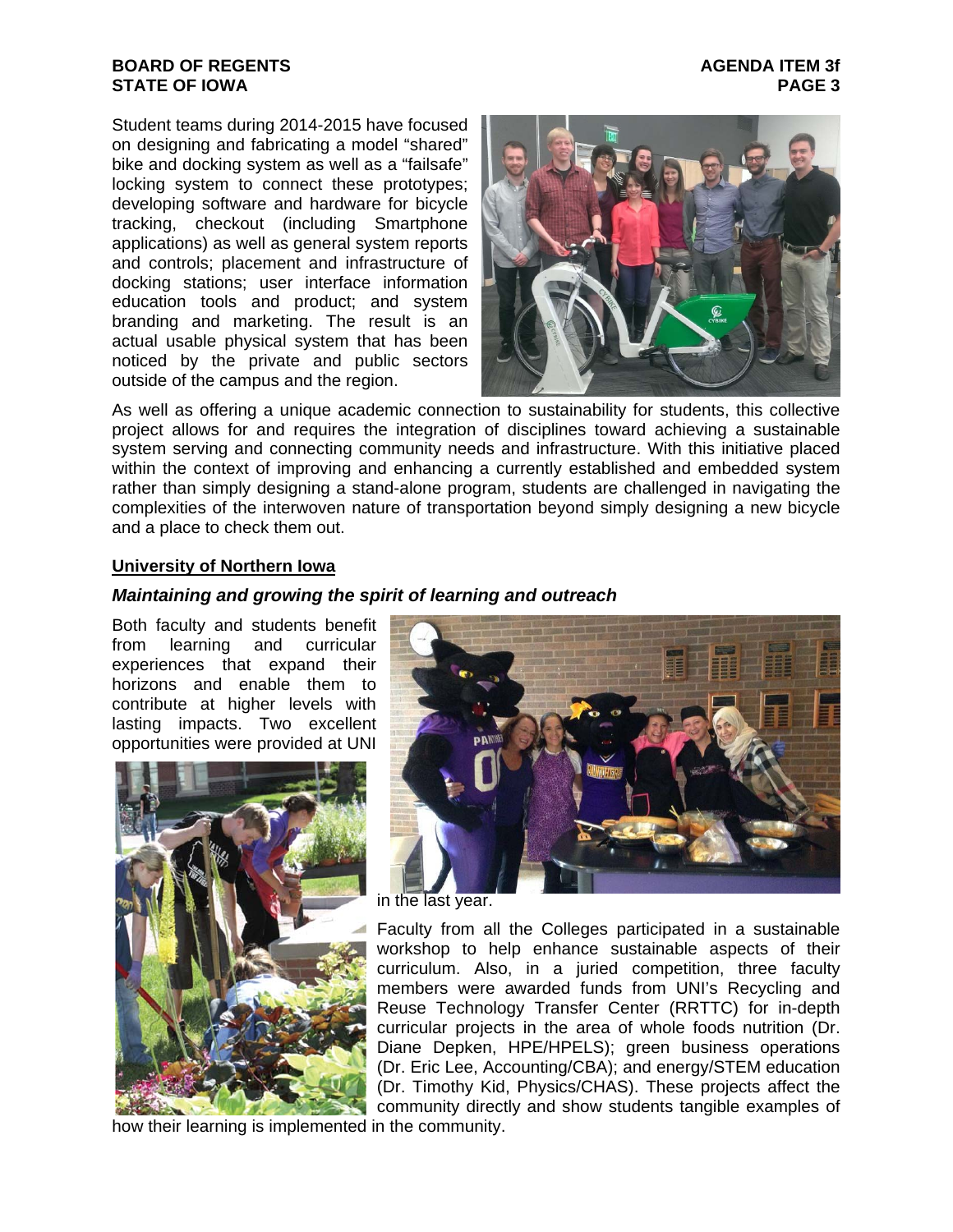For students in all disciplines, UNI's Certificate in Sustainability offers an opportunity to gain a 15-hour academic endorsement and will see its first two graduates this May. During recent Earth Week activities, a host of films, talks, campus clean-ups and educational activities were jointly sponsored by UNI's various Centers, offices, and programs that are involved in sustainability. These efforts were also supported by the mentoring efforts of UNI's sustainability faculty and will continue the strong spirit of learning and growth.

# **University of Iowa**

### *Climate Narrative Project*

SUI launched *a unique media arts project* to expand discussion regarding the growing impact of global climate disruption. Using social and popular media and communications, the Climate Narrative Project reaches across academic disciplines to chronicle regenerative approaches to energy, food, agriculture, water and waste management, community planning and transportation, to answer the question "*What accounts for the gap between science and* 



*action on climate change, and what can we do more effectively to communicate informed stories and galvanize action?"* 

Selected Student-Fellows work with Writer-in-Residence, Jeff Biggers, on semester-long investigative projects, using visual arts, film, radio, theatre, dance, spoken word and creative writing mediums. During the Spring 2015 semester, Climate Narrative Project Fellows explored regenerative agriculture, urban farming and food policy, with a special focus on schools. The Yale Climate Connections features the Climate Narrative Project on its nationally syndicated public radio program.

### *Sustainable Fuel Index*

With grant funding through the Leopold Center for Sustainable Agriculture, the University is investigating the methods for identifying and developing a sustainable bio-renewable fuel supply. The Energy Sustainability Index (ESI) is a decision-making tool to help evaluate locally available biomass sources using the framework of the sustainability triple bottom line. Users consider energy choices through the lens of ecological health, social equality, and economic viability to compare renewable energy alternatives.

The SUI created an inter-institutional project team to systematically evaluate the sustainability of biomass energy to be co-fired with coal in the main power plant. The project team, consisting of investigators from the University of Iowa, Iowa State, and the University of Northern Iowa, is developing a broad ESI framework so that other fuel sources (wind, solar, fossil fuels) may also be compared in the future. SUI will use the ESI to aid in its transition to a more sustainable energy mix. The framework and processes developed during this project will be available for other institutions and businesses to use.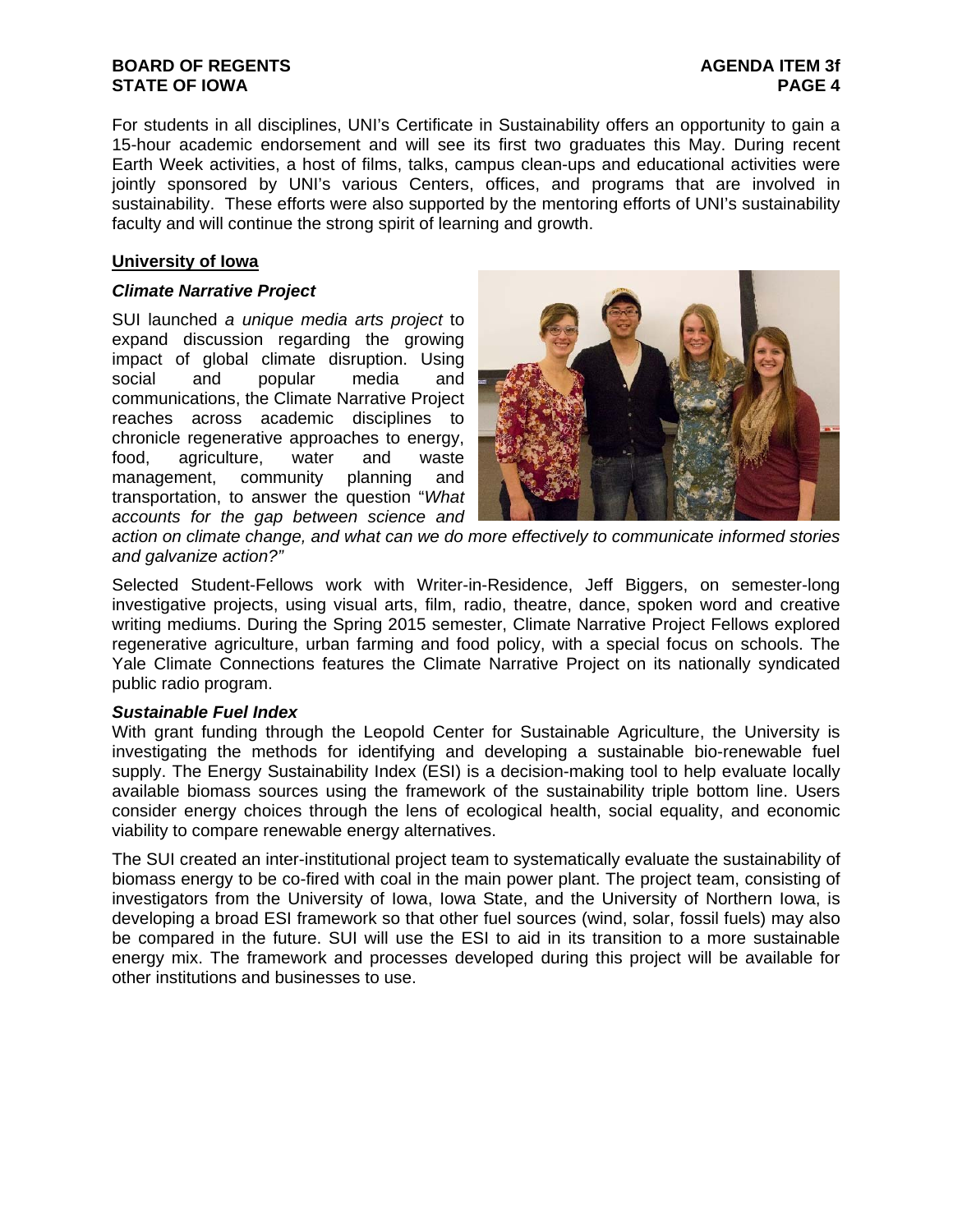## **CAMPUS OPERATIONS**

This STARS category encompasses everything that goes into the daily operation of a campus. It includes quantitative data reporting in the areas of Building Operations, Climate, Dining Services, Energy, Grounds, Purchasing, Transportation, Waste, and Water Usage. This overarching category notes that institutions can design, build, and maintain a campus in ways that provide a safe and healthy environment for the campus community. It recognizes the outstanding efforts to maintain a more sustainable campus environment.

#### **University of Northern Iowa**

#### *With long established roots in local food, UNI continues to practice what it preaches*

From the inception of its Local Food Program in 1997 and creation of the nationally recognized "Buy Fresh, Buy Local" program in 2002, UNI is known as a leader in positively impacting the local food economy. The University commitment has been prominent through efforts in the classroom, outreach to the community, and purchasing practices within UNI Dining.

During calendar year 2014, UNI Dining obtained an amazing 47% of their purchases from local sources. This includes purchases from a 250 mile radius, in accordance with the Association for Advancement of Sustainability in Higher Education reporting guidelines, and is up



more than 10% from previous years. No one item caused the major increase this year; rather it was a number of small changes such as switching to locally-sourced chickens which increased local purchases by over \$75,000 from the previous year.



Many converging efforts create an engaged campus related to food. From the recent Reaching for Higher Ground yearlong theme of "Food Matters," which engaged the entire UNI community, to a visit at last fall's UNI Harvest Festival from Food Network Chef Amy Thielen, the entire UNI community has been involved.

One of the main drivers of this effort is students. In 2013, a group of second year Presidential Scholars broke ground on a student-run garden called the

Panther Plot. The garden has grown over its first two years, producing thousands of pounds of produce that have been served in dining centers, local restaurants, and donated to the Northeast Iowa Food Bank.

Over the last year, the student engagement in the Panther Plot garden has continued to grow. This expansion of efforts has resulted in a five-year landscape architectural plan designed to increase the productivity and sustainability of the garden, while making it a more welcoming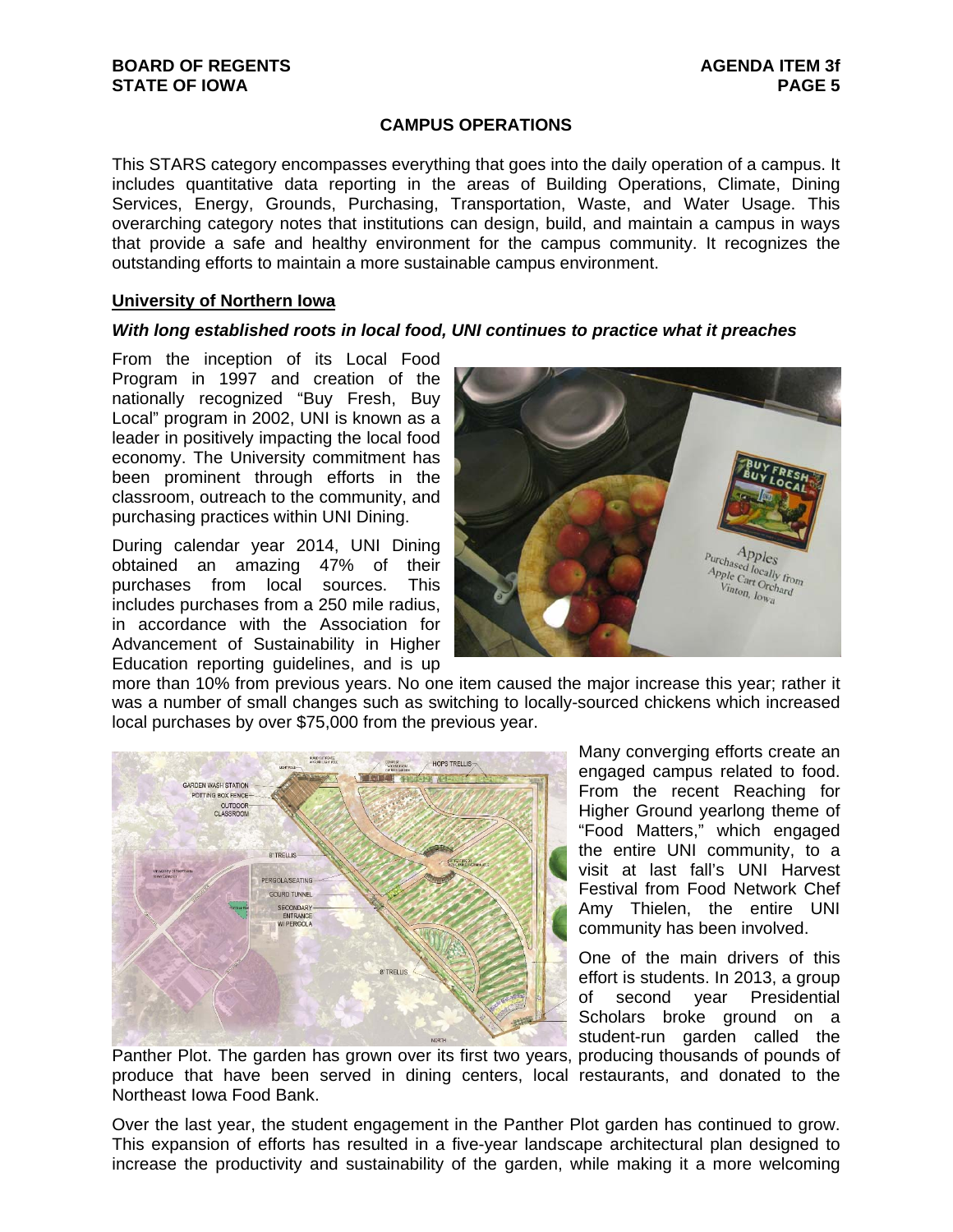place for the entire university community to spend time. This effort, completely initiated and run by students has morphed from an idea to a fully operationalized business plan in less than a year. Completion of phase one and two of this project are set for fall of 2015. These efforts are a prime example of how the hard work of students created a project far beyond their original vision.

# **University of Iowa**

# *Energy Smart Classroom Scheduling for the Summer Session*

In Summer 2014, SUI launched an initiative to test whether compacting classroom scheduling and consolidating the use of occupied space on campus would reduce energy consumption. Three buildings were in the pilot project:

- English-Philosophy Building 95,052 gross square feet
- Maclean Hall 73,521 gross square feet
- Pomerantz Center 73,150 gross square feet

General assignment classroom activities were suspended after 6 p.m. on weekdays and all day on Saturdays and Sundays in the selected buildings. Air handling systems were cycled down during unoccupied times in those buildings.

*Results* - Electrical consumption during the 10-week summer session was reduced by an average of 19 percent in the three buildings (EPB=13%, Maclean=17%, Pomerantz=27%). The use of chilled water to cool the buildings was reduced in all three buildings. Due to the success of this project, the energy smart scheduling plan will be expanded for the Summer 2015 academic session to add three additional buildings for a total of six buildings.

This project is part of a larger initiative to reduce energy consumption at the SUI. Other energy reduction measures include:

- Energy Control Center energy information and system operations center
- Energy efficient building design standards
- Energy Hawks Team identifies opportunities for energy efficiency to reduce costs
- Aggressive retro-commissioning program to optimize building systems at all times
- Fault Detection and Diagnostics Pilot instantaneously identifies system "faults" to maintain building optimization
- Building Energy Audits
- Maximize utility rebates and incentives
- Steam Trap Maintenance program
- Steam piping insulation
- MidAmerican Energy Curtailment Program Enrollment
- Eco Hawks Sustainability Leadership Program is a sustainability leadership program to educate students, faculty and staff to practice energy reduction, waste reduction and healthy practices.

# *Miscanthus Harvesting and Testing*

The University's investigations into the use of perennial grasses and woody biomass as fuel for the Main Power Plant are moving forward. Two test plots of miscanthus grass were harvested in March 2015. The perennial grass was forage-chopped and hauled to the fuel yard to be mixed with coal. Test burns of the fuel mix will be conducted in May, 2015. The use of miscanthus as an alternative fuel to coal will assist SUI in meeting its goal of achieving 40% renewable energy use on campus by



2020. The University of Iowa is currently enlisting local landowners to grow the perennial fuel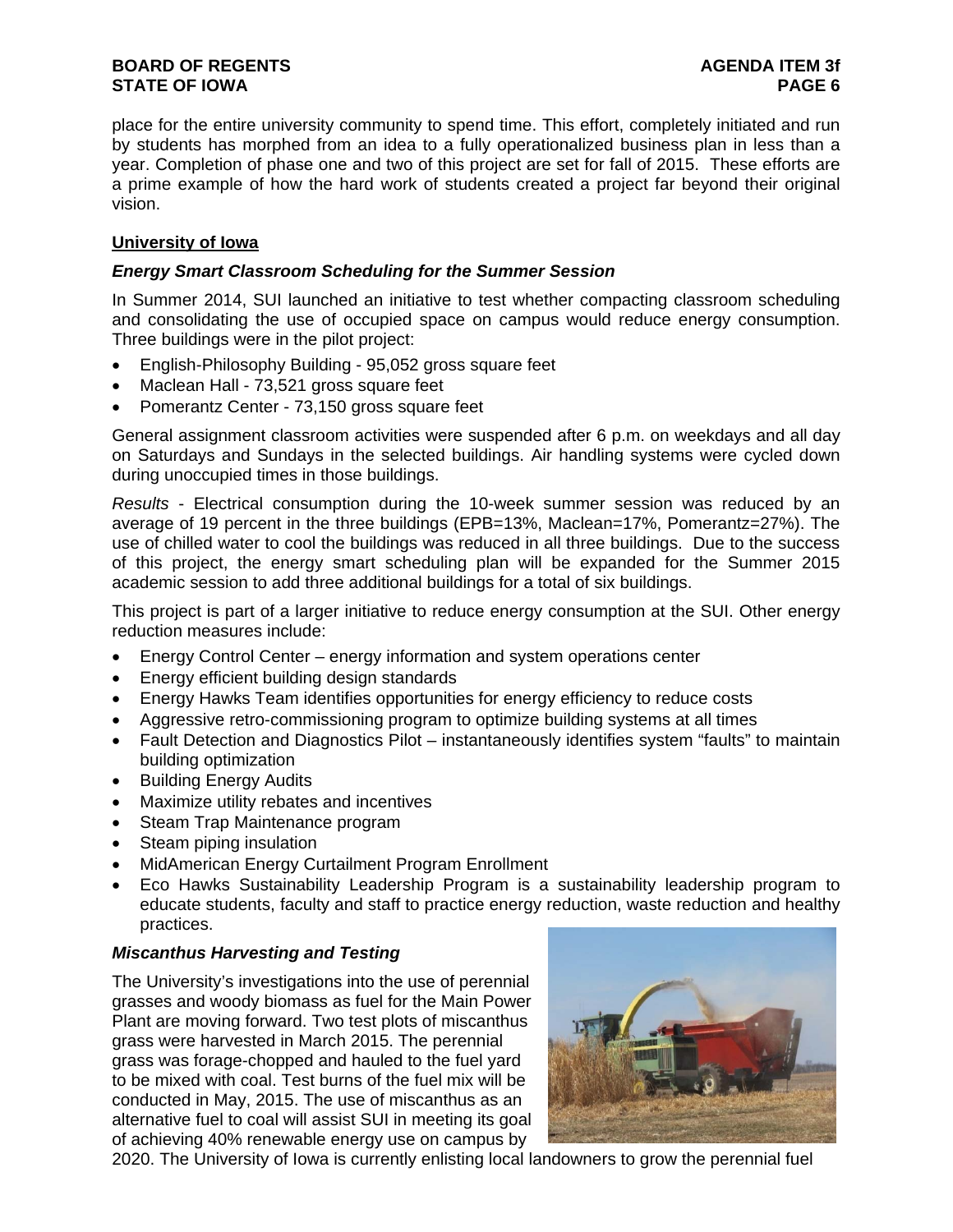crop for the power plant. Approximately 360 acres will be planted in 2015, with the goal of 2,500 acres by 2018.

### **Iowa State University**

### *Jeff and Deb Hansen Agriculture Learning Center*

Iowa State University celebrated its ninth LEED certified building in 2014-2015 with LEED Gold being awarded to the Jeff and Deb Hansen Agriculture Learning Center, a state of the art designed and constructed facility and innovative multi-use resource that uniquely connects and engages town and gown. The Center embraces all facets of sustainability and sustainable development – economic sustainability, social sustainability, and environmental sustainability.



In terms of environmental sustainability, the Hansen Center is the first LEED certified building to use a geothermal system, lowering energy costs so substantially that the system performs 33% better than state code requirements. Water conservation systems and equipment allow the Center to use 43% less water than a similarly functioning traditionally-designed facility, exceeds Iowa Code requirements by 33%, and saves nearly 69,000 gallons of water a year. Almost 41% percent of building materials were sourced within a 500-mile radius, making it the second highest locally-sourced building on the Iowa State University campus.

As to economic sustainability, the Hansen Agriculture Student Learning Center offers a two-fold benefit. First, all the efficiencies in operational design equates to ongoing reduced cost of annual operation – key for a building located remotely from the central campus core and the benefits that come from the central power plant. Although some initial costs may be higher than a traditionally designed facility, the return on expenses is extremely short. For example, the Center's geothermal



system has a three year payback and results in ongoing operational savings for the University. Economic sustainability is also evidenced in support to local business and communities through sourcing and using locally extracted and manufactured materials and contracted services.

Social sustainability is attributed to the unique and extensive functionality of the facility and its accessibility to students, faculty and staff as well as groups, organizations, initiatives and events throughout Iowa and the region.

The Hansen Center is especially unique to Iowa State University and the Midwest through its ability to offer year-round opportunities and access for animal-human interaction with its teaching laboratories, outreach activities and functions for future and current students. A multitude of student organizations use the facility to conduct meetings, host events, and network. The Center supports a variety of events outside Iowa State University, including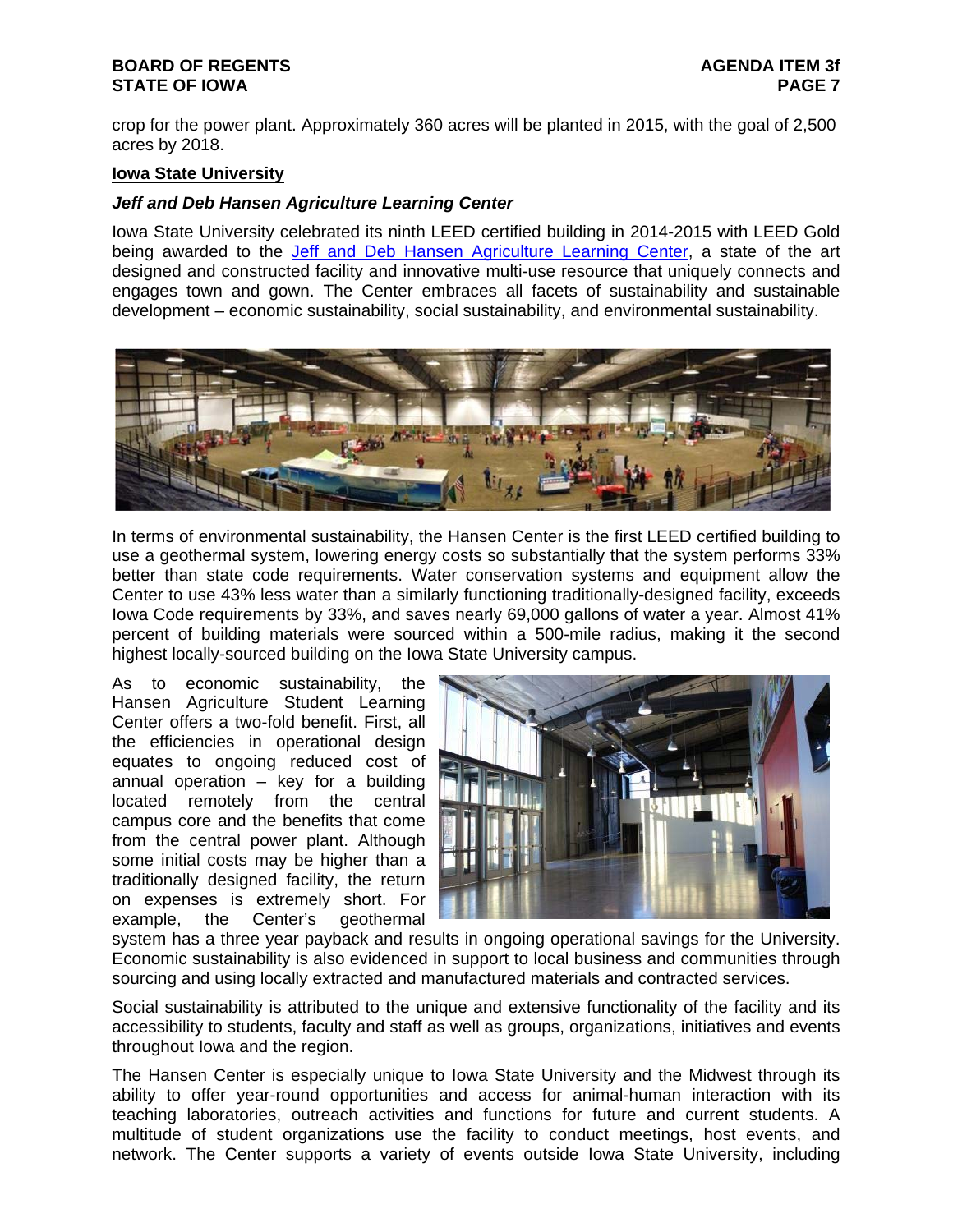## **BOARD OF REGENTS AGENDA ITEM 3f STATE OF IOWA**

business meetings, formal dinners, and private celebrations – in its first year hosting<br>an international beef cattle welfare an international beef cattle welfare symposium, a statewide gathering of high school FFA students, a centennial celebration for an ISU agricultural fraternity, and the annual Iowa Games competitions.



# **PLANNING, ADMINISTRATION, AND ENGAGEMENT**

This STARS category encompasses a wide variety of planning, engagement, and outreach areas. It includes quantitative and qualitative data reporting in the areas of Coordination and Planning, Diversity and Affordability, Human Resources, Investment, and Public Engagement. This overarching category notes that institutions of higher learning can make significant contributions to sustainability throughout society by sharing their experiences and expertise with others. Sharing best practices and lessons learned can help other institutions, communities, and individuals realize efficiencies that they otherwise may not have considered.

### **University of Iowa**

### *Energy Efficiency for Iowa*

The University's outreach activities included a stop at the 2014 Iowa State Fair. Professor K.W. Therm (*aka* SUI Associate Director of Energy Conservation, Doug Litwiller) educated and entertained

visitors at the SUI booth. Fair-goers were also able to participate in a show-and-tell session on energy efficient light bulbs, and learn how the University is working to reduce energy consumption.



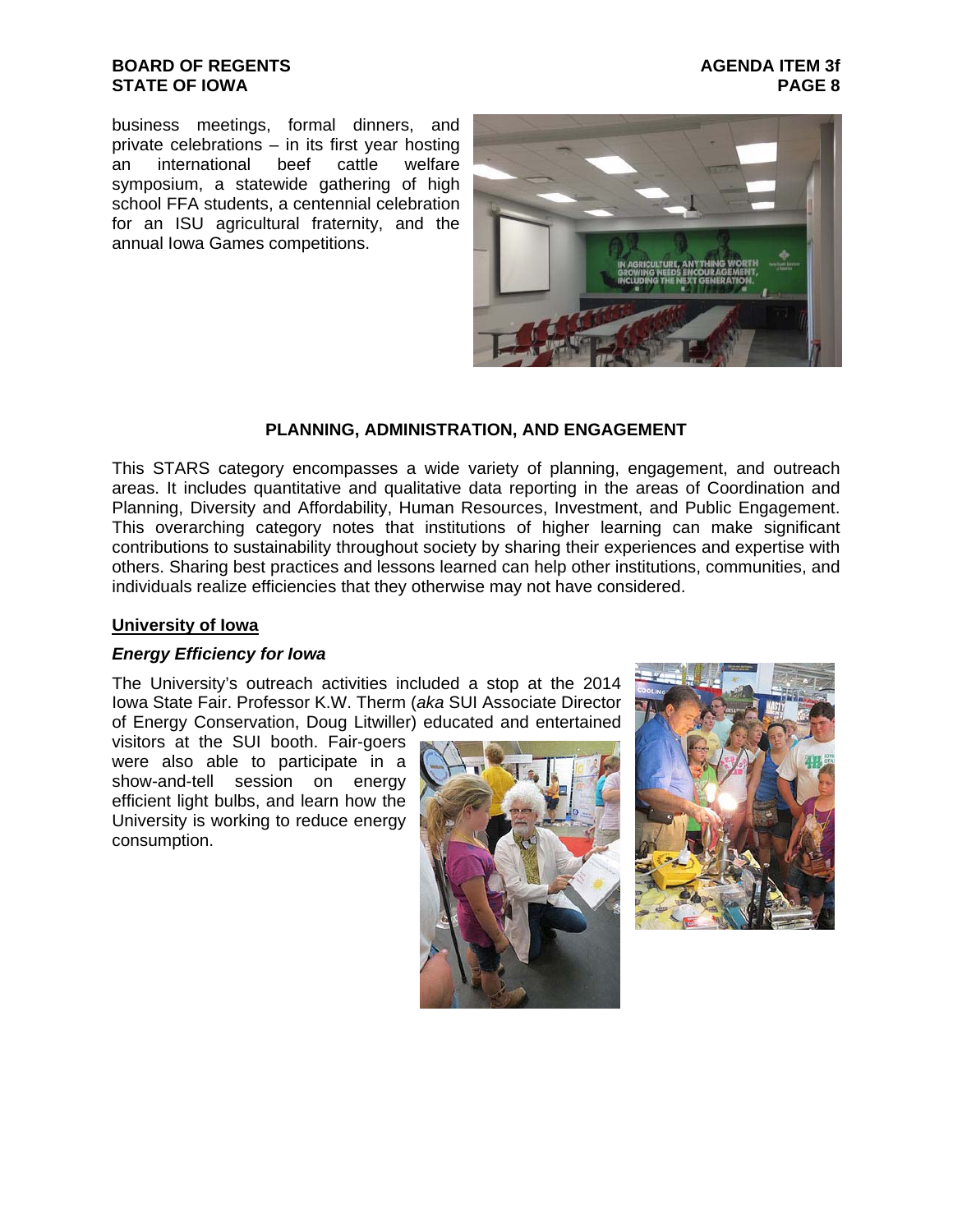### *Bio-Renewables Field Day*

Many local agricultural producers attended the University of Iowa's Bio-Renewables Field Day (September, 2014) to visit a miscanthus test plot and learn about the SUI's investigations into the use of perennial grasses and woody biomass as fuel for the Main Power Plant. The event was sponsored by Iowa Learning Farms (ILF), the University of Iowa Office of Sustainability and FM Utilities & Energy Management.





Jacqueline Comito, ILF Program Manager, explained the role of Iowa Living Farms in organizing the event and Dr. Emily Heaton, Iowa State University, discussed the agronomic research that is being conducted on *Miscanthus x giganteus*, in partnership with SUI. Dan Black, local land owner, shared his experiences with field preparation and planting the new-to-Iowa crop, and Ben Anderson, SUI Main Power Plant Manager, explained why the University is considering this alternative fuel and the

processing steps necessary to use the material in the power plant.

### **Iowa State University**

### *Eco-Healthy Child Care*

Early childhood professionals can make small changes that have a significant and sustainable impact on the health of young children.

Eco-Healthy Child Care® is a national program, recognized by agencies such as the National Environmental Health Association and the United States Environmental Protection Agency that ensures child care settings are as happy, healthy, safe and green as possible by reducing children's exposure to toxics.

After attending a facilitator training in 2013, a team of program specialists from Iowa State University's Extension



and Outreach Human Sciences Program, developed the Eco-Healthy Child Care® online series (EHCC), to offer a unique and relevant "greener" alternatives component in their early childhood program. Recognizing that few environmental issues are addressed by professional development, accreditation standards or licensing/registration regulations for early childhood programs, the team assisted child care providers in identifying small changes that have a big impact on the children in their care, as well as the environment.

Through an online educational format, ISU Extension and Outreach specialists facilitate discussions, share information, and provide activities related to completing an EHCC checklist and earning professional development credit through the Department of Human Services. In offering the course online, providers and trainers saved time and travel costs and eliminated the environmental impacts associated with on-site training. Collectively, the series offers three sessions: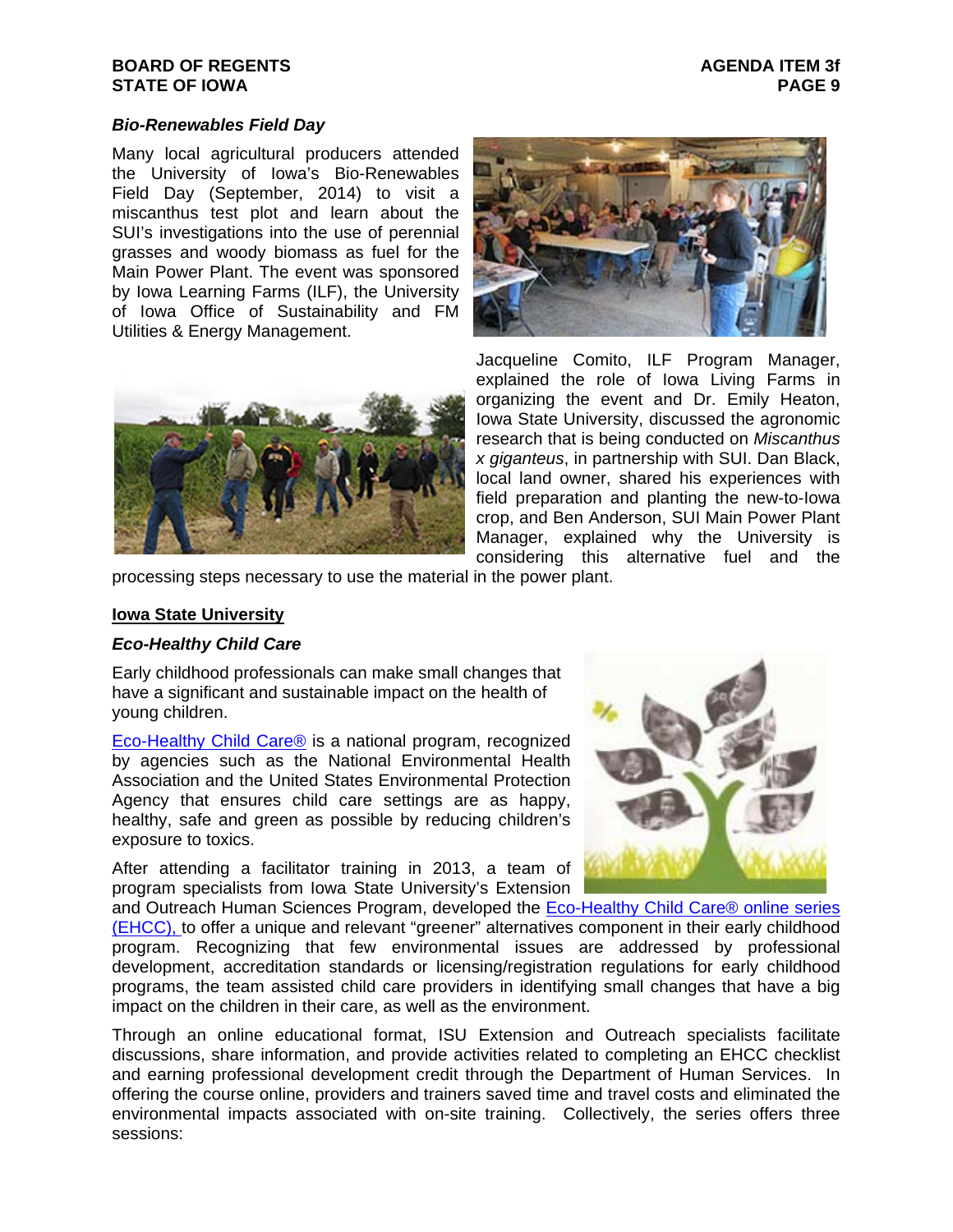- Eco-Healthy Child Care® Indoor: A closer look at the indoor environment related to toxins including furniture & carpets, household chemicals, air quality, radon, and asbestos.
- Eco-Healthy Child Care® Outdoor: A closer look at the outdoor environment related to toxins including pesticides, treated structures made of wood, recycling and garbage.
- Eco-Healthy Child Care® Materials: A closer look at the program materials and supplies related to toxins including plastics, art, lead, and mercury.



In addition, the team offers an online "clearinghouse" website to provide ongoing access to all EHCC resources and discussion materials after training sessions have been formally completed.

With the overarching goal of supporting Iowa early childhood professionals with information that facilities operating "greener" programs, two interactive training opportunities were offered in 2014-2015, the initiative's first year. In its inaugural year, 43 child care providers across Iowa were trained with over 90% of participants electing to complete all three online sessions.

The Eco-Healthy Child Care® online series has great potential to positively affect child care in Iowa, which currently ranks third in the nation for the percentage of young children with all parents in the household employed, and has 70 percent of its children under six years of age needing early care and education while their parents work. This resource is an effective tool in engaging individuals, families, and households in sustainable living and empowering communities toward a healthy and sustainable future.

### **University of Northern Iowa**

### *Germinating collaborations and ideas to improve the world around us*

Communities in Iowa have much to learn, apply, and engage with solutions and best practices from other parts of the country and the world in achieving sustainable and equitable development. We also have many things to share with other communities around us. Environmental sustainability, equity and resilience were front and center of engaging students, faculty and our Centers in conversations and actions launched at UNI this year.



Recently, the Consul General of Canada, Jamshed Merchant, addressed the symposium, **"***Canada and the US: Partners and Allies in Arctic Research",* hosted by the UNI Museum, Department of Geography and the Arctic-FROST Center. Additionally, a March conference on sustainability, *"Environmental Equity and Resilience",* sponsored by a Provost's Initiative brought in an active demonstration of walkability of neighborhoods by the 'bikeaholic" Robert Ping (Livable Walkable Communities Institute) in Waterloo's east

side. The UNI College of Business Administration sponsored a daylong seminar on the *Ethics of Energy Production*. This seminar examines the role of ethics in the business sector through new transmission routes for energy that are proposed to pass through Iowa.